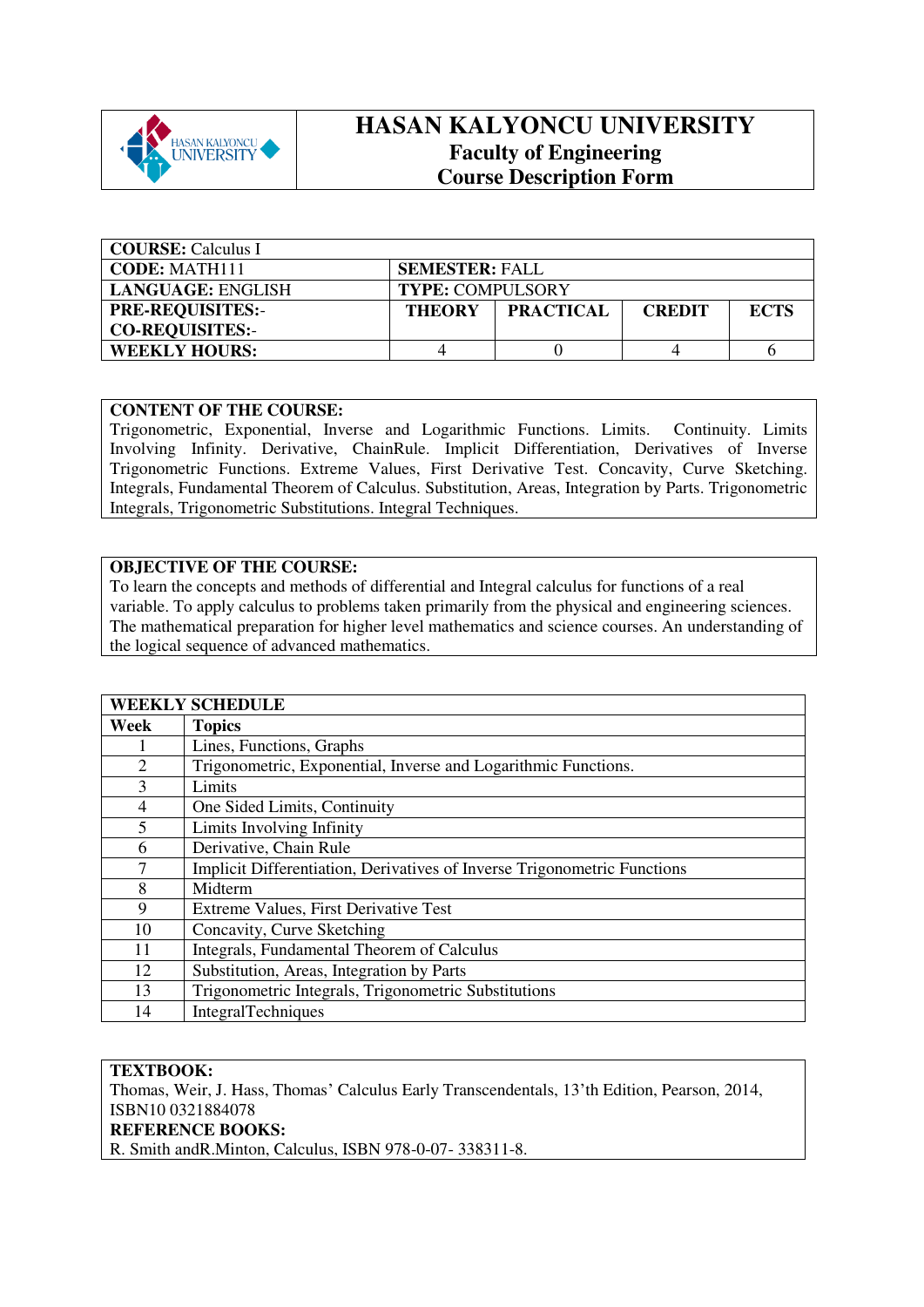| <b>EVALUATION SYSTEM:</b>    |                 |                |
|------------------------------|-----------------|----------------|
| <b>IN-TERM STUDIES</b>       | <b>QUANTITY</b> | PERCENTAGE (%) |
| Midterm Exam                 |                 | 45             |
| Homework                     |                 | $\theta$       |
| Labworks                     |                 | 0              |
| Quiz                         | 0               |                |
| Final Exam                   |                 | 55             |
| <b>TOTAL</b>                 |                 |                |
| <b>CONTRIBUTION OF</b>       |                 |                |
| <b>INTERM STUDIES TO</b>     |                 | 45             |
| <b>OVERALL GRADE</b>         |                 |                |
| <b>CONTRIBUTION OF FINAL</b> |                 |                |
| <b>EXAMINATION TO</b>        |                 | 55             |
| <b>OVERALL GRADE</b>         |                 |                |
| <b>TOTAL</b>                 |                 | 100            |

| <b>COURSE CATEGORY:</b>        | PERCENTAGE (%) |
|--------------------------------|----------------|
| Mathematics and Basic Sciences | %60            |
| Engineering                    | %30            |
| <b>Engineering Design</b>      | %10            |
| Social Sciences                | $\%0$          |

| <b>TABLE OF ECTS / WORKLOAD:</b>                           |                 |                             |                          |
|------------------------------------------------------------|-----------------|-----------------------------|--------------------------|
| <b>Activities</b>                                          | <b>QUANTITY</b> | <b>Duration</b><br>(Hour)   | <b>Total</b><br>Workload |
| <b>Course Duration</b>                                     | 13              |                             | 52                       |
| Hours for off-the-classroom study (Pre-study,<br>practice) | 14              | 9                           | 126                      |
| Mid-term                                                   |                 | $\mathcal{D}_{\mathcal{L}}$ | $\mathfrak{D}$           |
| Final examination                                          |                 | ⌒                           | ↑                        |
| Labworks                                                   |                 |                             |                          |
| Quiz                                                       |                 |                             |                          |
| <b>Total Work Load</b>                                     |                 |                             | 182                      |
| <b>Total Work Load / 30</b>                                |                 |                             | 6,0                      |
| <b>ECTS Credit of the Course</b>                           |                 |                             | 6                        |

| <b>INSTRUCTOR(S):</b>         | Asst. Prof. Dr. Ece Yetkin<br><b>CELIKEL</b> |
|-------------------------------|----------------------------------------------|
| <b>FORM PREPARATION DATE:</b> | 25.11.2019                                   |

|     | $\mathbf{D}\boldsymbol{\Omega}$<br><u>vi</u> | $\mathbf{D}\boldsymbol{\Omega}$ | PO <sub>3</sub> | PO <sub>4</sub> | PO <sub>5</sub> | PO <sub>6</sub> | PO <sub>7</sub> | PO <sub>8</sub> | PO <sub>9</sub> | <b>PO10</b> | <b>PO11</b> |
|-----|----------------------------------------------|---------------------------------|-----------------|-----------------|-----------------|-----------------|-----------------|-----------------|-----------------|-------------|-------------|
| LO1 |                                              |                                 |                 |                 | ◡               |                 |                 |                 |                 |             |             |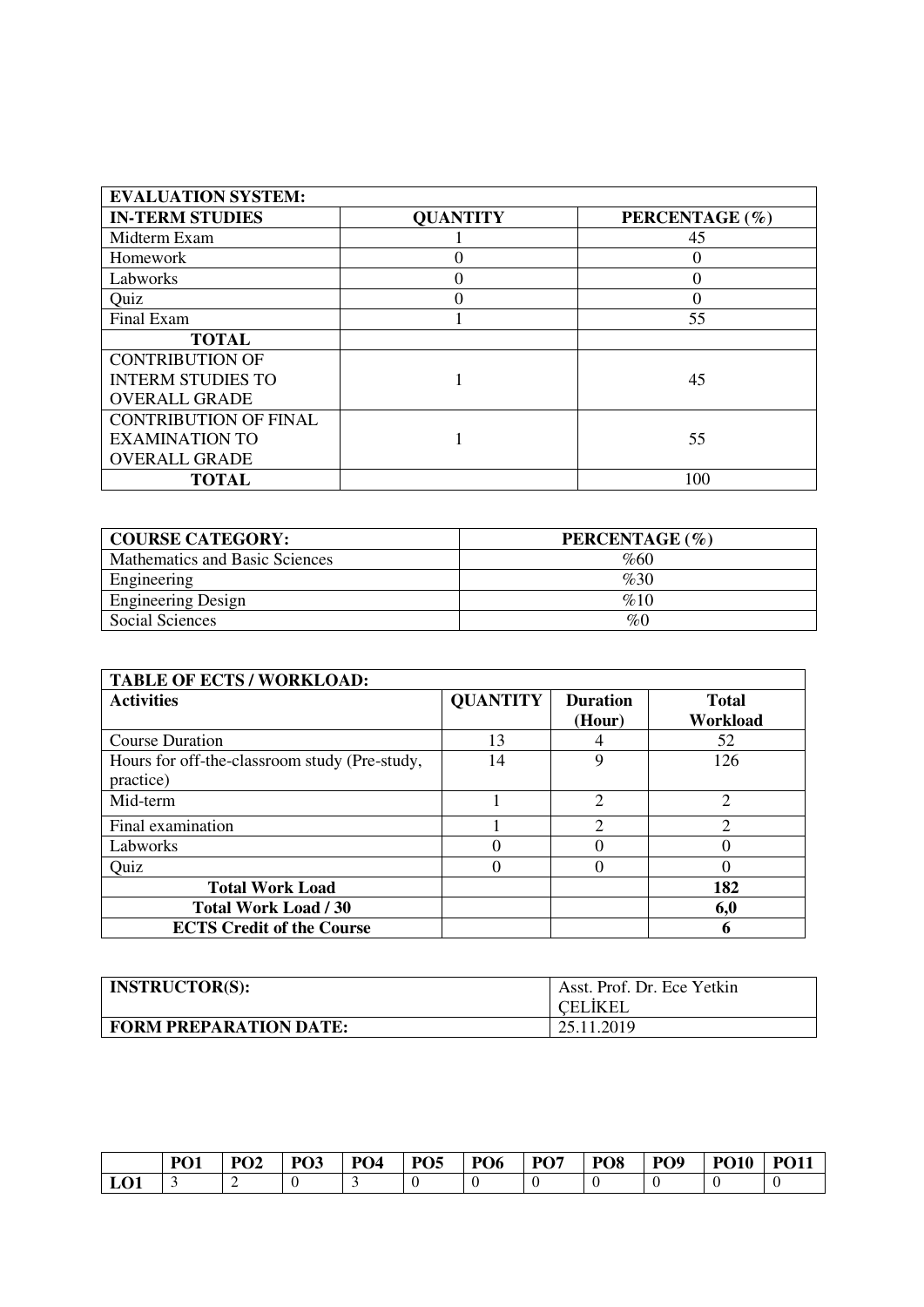| LO <sub>2</sub> |                                                |  |  |  |  |  |  |  |  |
|-----------------|------------------------------------------------|--|--|--|--|--|--|--|--|
| <b>LO3</b>      |                                                |  |  |  |  |  |  |  |  |
| LO4             |                                                |  |  |  |  |  |  |  |  |
| LO5             |                                                |  |  |  |  |  |  |  |  |
|                 | PO: Program Outcomes   LO: Learning Outcomes   |  |  |  |  |  |  |  |  |
|                 | Values: 0: None   1: Low   2: Medium   3: High |  |  |  |  |  |  |  |  |

| <b>LEARNING OUTCOMES OF THE</b><br><b>COURSE:</b>                                                                                                                                                                                                                                                                                                                                                                                                                                                                                                                | <b>PROGRAM OUTCOMES:</b>                                                                                                                                                                                                                                                                                                                                                                                                                                                                                                                                                                                                                                                                                                                                                                                                                                                                                                                                                                                                                                                                                                                                                                                                                                                                                                                                                                                                                                                                                                                                                                                                                                                                                                                                                                                                                                                                                                                                                                                                                                     |
|------------------------------------------------------------------------------------------------------------------------------------------------------------------------------------------------------------------------------------------------------------------------------------------------------------------------------------------------------------------------------------------------------------------------------------------------------------------------------------------------------------------------------------------------------------------|--------------------------------------------------------------------------------------------------------------------------------------------------------------------------------------------------------------------------------------------------------------------------------------------------------------------------------------------------------------------------------------------------------------------------------------------------------------------------------------------------------------------------------------------------------------------------------------------------------------------------------------------------------------------------------------------------------------------------------------------------------------------------------------------------------------------------------------------------------------------------------------------------------------------------------------------------------------------------------------------------------------------------------------------------------------------------------------------------------------------------------------------------------------------------------------------------------------------------------------------------------------------------------------------------------------------------------------------------------------------------------------------------------------------------------------------------------------------------------------------------------------------------------------------------------------------------------------------------------------------------------------------------------------------------------------------------------------------------------------------------------------------------------------------------------------------------------------------------------------------------------------------------------------------------------------------------------------------------------------------------------------------------------------------------------------|
| LO1: A comprehension of mathematics (algebra,<br>differential, integration ) and fundamentals of<br>science<br>LO2: Ability to apply knowledge of<br>mathematics, science and engineering to<br>problems in electronics engineering.<br>LO3: Ability to recognize the needs and<br>challenges of ourage and to assess the global and<br>social impact of engineering solutions<br>LO4: Ability to identify, formulate and solve<br>engineering problems.<br>LO5: Ability to effectively communicate<br>knowledge and opinions via written, oral visual<br>means. | <b>PO1:</b> Adequate knowledge in mathematics,<br>science and engineering subjects pertaining to<br>the relevant discipline; ability to use theoretical<br>and applied knowledge in these areas in<br>complex engineering problems.<br>PO2: Ability to identify, formulate, and solve<br>complex engineering problems; ability to select<br>apply proper analysis and modeling<br>and<br>methods for this purpose.<br>PO3: Ability to design a complex system,<br>process, device or product under realistic<br>constraints and conditions, in such a way as to<br>meet the desired result; ability to apply modern<br>design methods for this purpose.<br>PO4: Ability to devise, select, and use modern<br>techniques and tools needed for analyzing and<br>solving complex problems encountered in<br>engineering practice;<br>ability<br>to<br>employ<br>information technologies effectively.<br><b>PO5:</b><br>Ability to<br>design<br>and<br>conduct<br>experiments, gather data, analyze and interpret<br>results for investigating complex engineering<br>discipline<br>problems<br>specific<br>research<br><b>or</b><br>questions.<br>PO6: Ability to work efficiently in intra-<br>disciplinary and multi-disciplinary teams; ability<br>to work individually.<br>PO7: Ability to communicate effectively in<br>Turkish, both orally and in writing; knowledge<br>of a minimum of one foreign language; ability to<br>write effective reports and comprehend written<br>reports, prepare design and production reports,<br>make effective presentations, and give and<br>receive clear and intelligible instructions.<br>PO8: Recognition of the need for lifelong<br>learning; ability to access information, to follow<br>developments in science and technology, and to<br>continue to educate him/herself.<br><b>PO9:</b> Consciousness to behave according to<br>ethical principles and professional and ethical<br>responsibility; knowledge on standards used in<br>engineering practice.<br>PO10: Knowledge about business life practices |